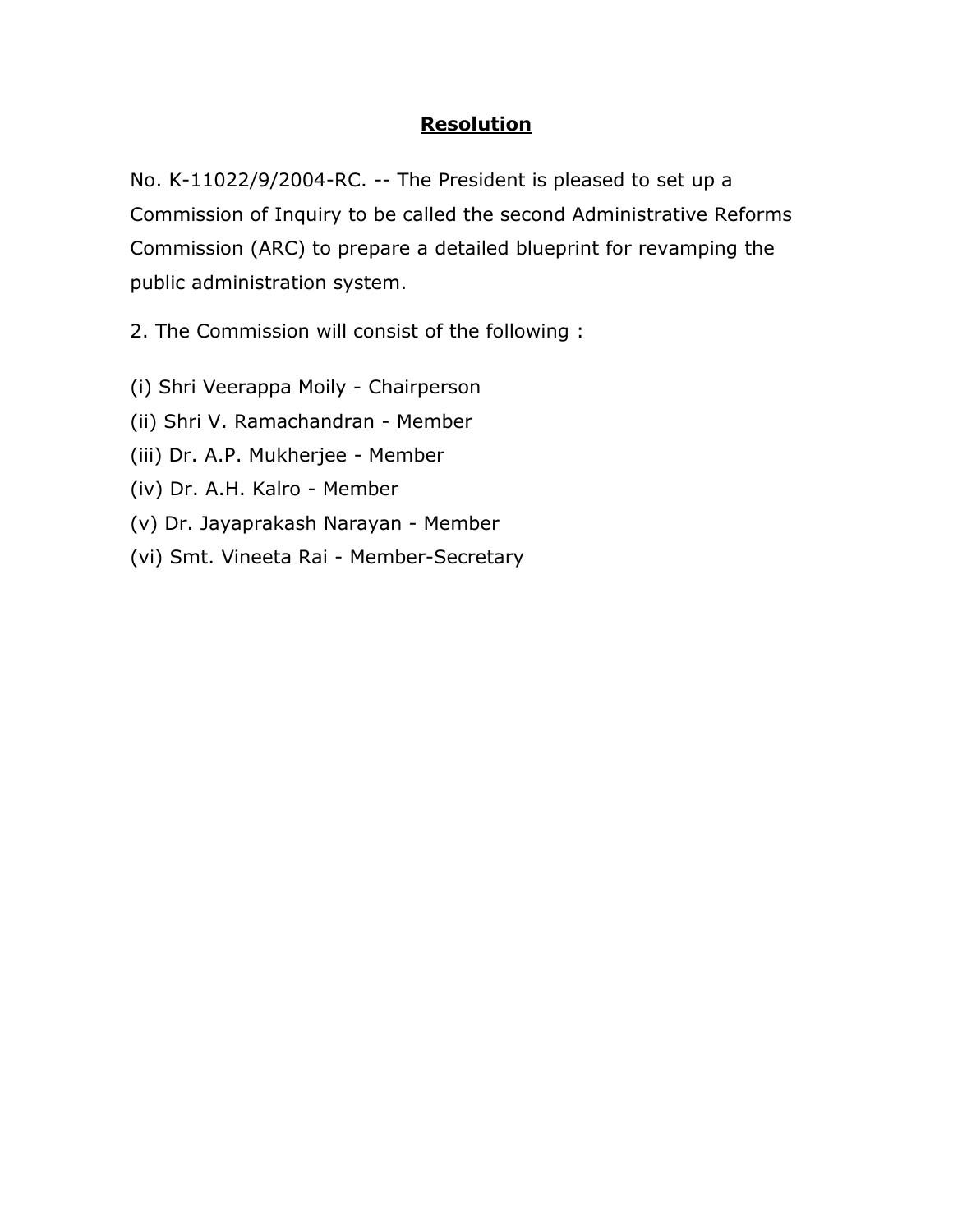3. The Commission will suggest measures to achieve a proactive, responsive, accountable, sustainable and efficient administration for the country at all levels of the government. The Commission will, inter alia, consider the following :

(i) Organisational structure of the Government of India

- (ii) Ethics in governance
- (iii) Refurbishing of Personnel Administration
- (iv) Strengthening of Financial Management Systems
- (v) Steps to ensure effective administration at the State level
- (vi) Steps to ensure effective District Administration
- (vii) Local Self-Government/Panchayati Raj Institutions
- (viii) Social Capital, Trust and Participative public service delivery
- (ix) Citizen-centric administration
- (x) Promoting e-governance
- (xi) Issues of Federal Polity
- (xii) Crisis Management
- (xiii) Public Order

Some of the issues to be examined under each head are given in the Terms of Reference attached as a Schedule to this Resolution. 4. The Commission may exclude from its purview the detailed examination of administration of Defence, Railways, External Affairs, Security and Intelligence, as also subjects such as Centre-State relations, judicial reforms etc. which are already being examined by other bodies. The Commission will, however, be free to take the problems of these sectors into account in recommending re-organisation of the machinery of the Government or of any of its service agencies. 5. The Commission will give due consideration to the need for consultation with the State Governments.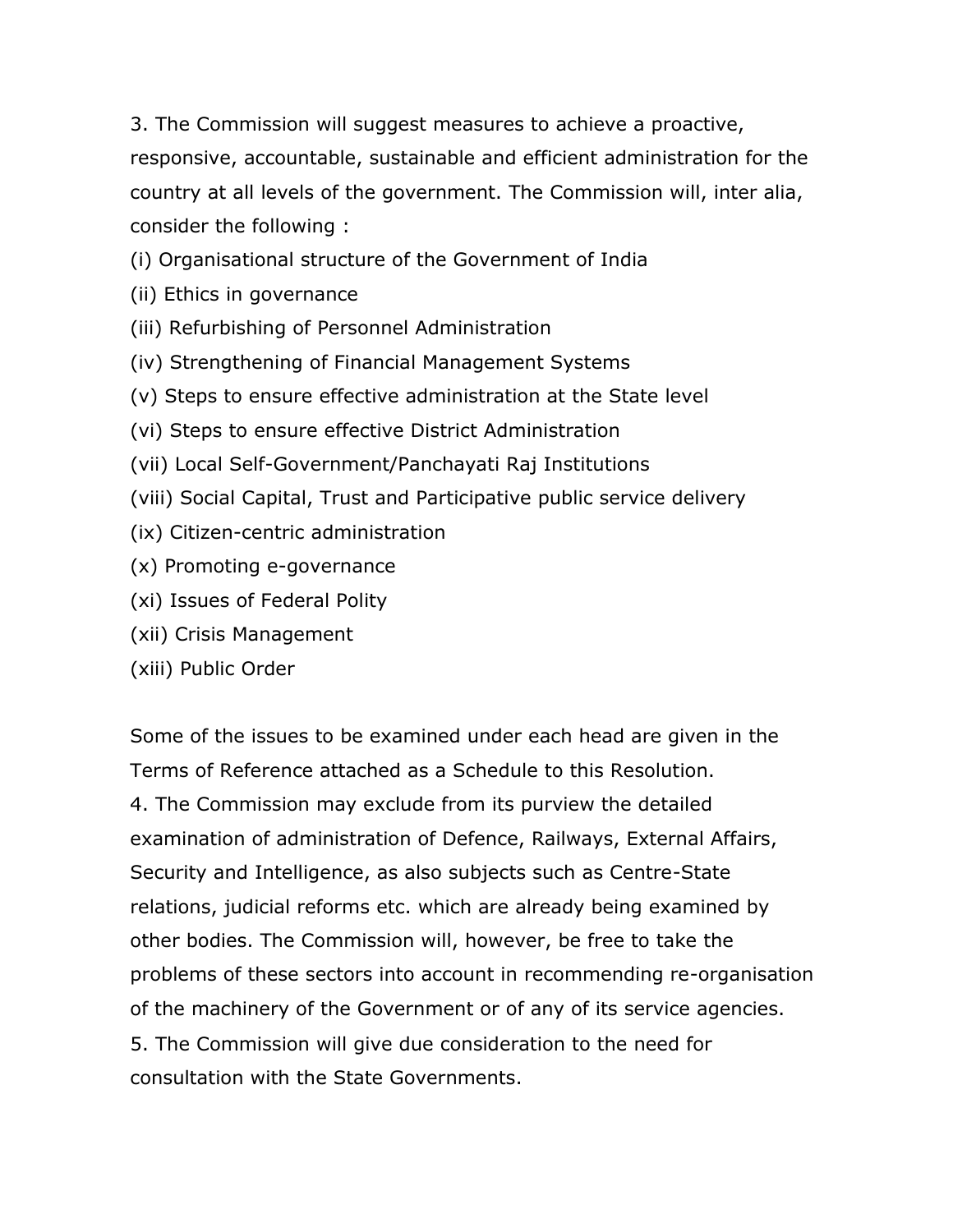6. The Commission will devise its own procedures (including for consultations with the State Government as may be considered appropriate by the Commission), and may appoint committees, consultants/advisers to assist it. The Commission may take into account the existing material and reports available on the subject and consider building upon the same rather than attempting to address all the issues ab initio.

7. The Ministries and Departments of the Government of India will furnish such information and documents and provide other assistance as may be required by the Commission. The Government of India trusts that the State Governments and all others concerned will extend their fullest cooperation and assistance to the Commission.

8. The Commission will furnish its report(s) to the Ministry of Personnel, Public Grievances & Pensions, Government of India, within one year of its constitution.

> **( P.I. Suvrathan ) Additional Secretary to Government of India**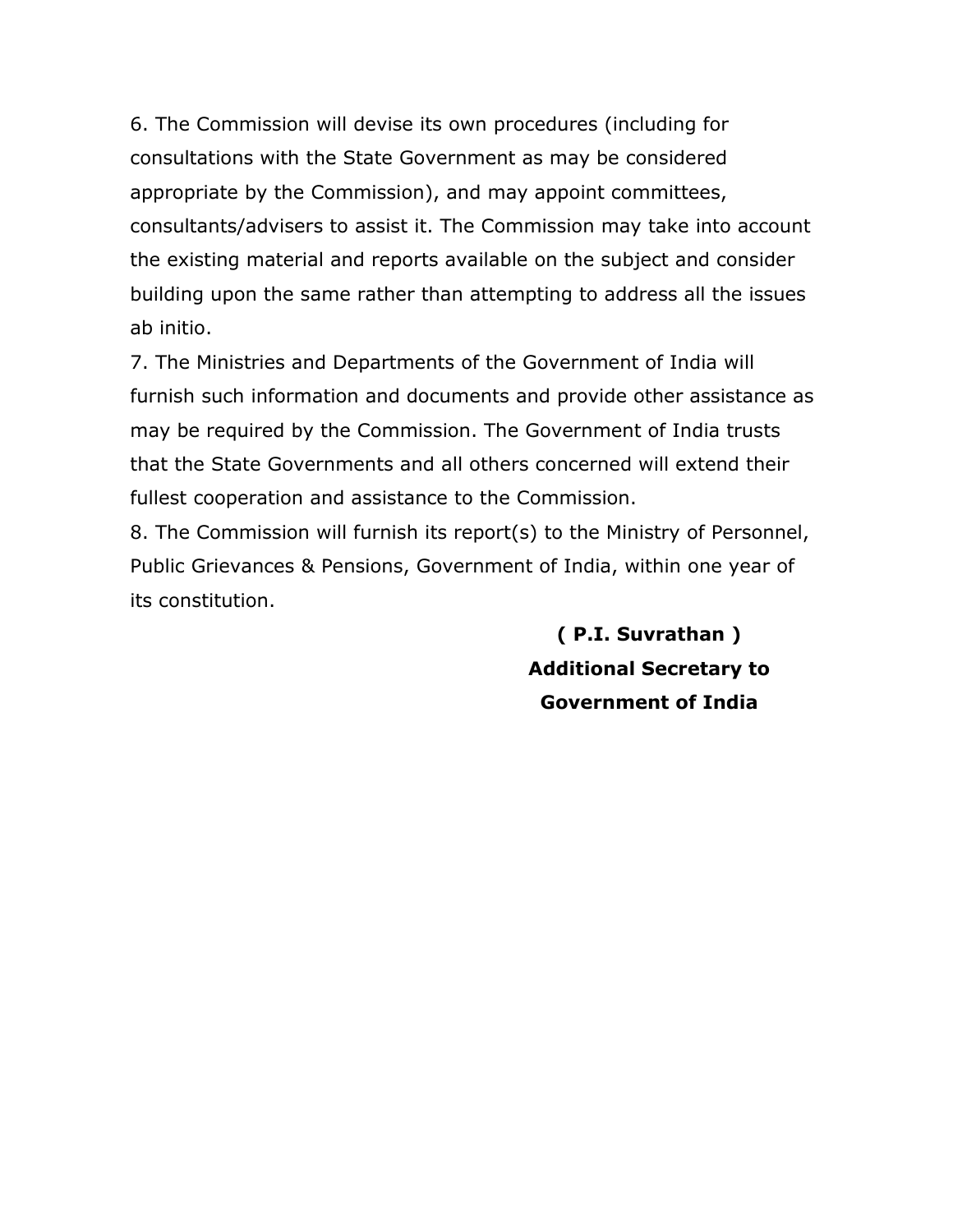### **Order**

ORDERED that a copy of the Resolution be communicated to all Ministries and Departments of the Government of India, State Governments, Administrations of Union Territories, etc. etc.

ORDERED also that the Resolution be published in the Gazette of India for general information.

> **( P.I. Suvrathan ) Additional Secretary to Government of India**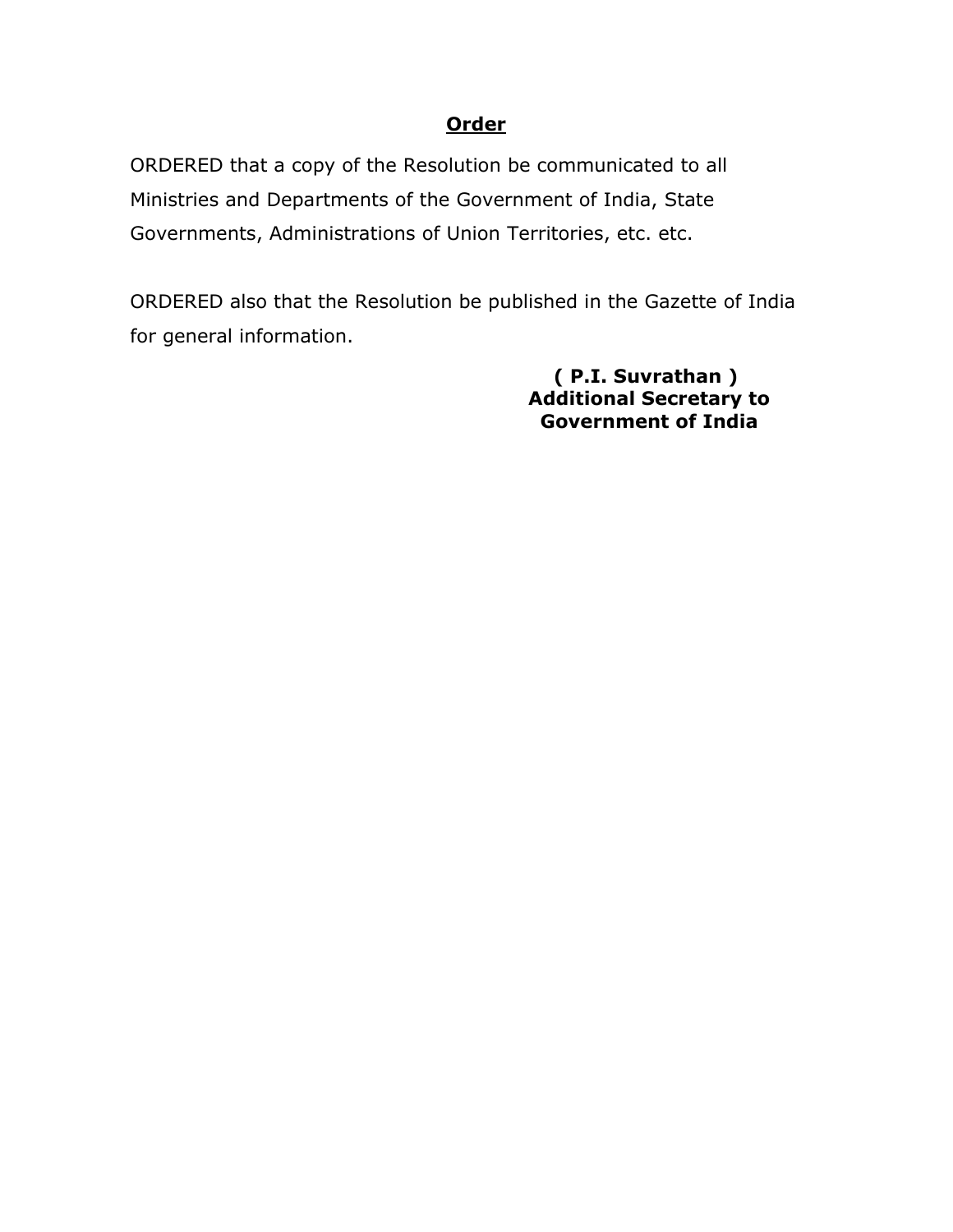# **TERMS OF REFERENCE FOR THE SECOND ADMINISTRATIVE REFORMS COMMISSION**

- 1. Organizational Structure of the Government of India
- 2. Ethics in Governance
- 3. Refurbishing of Personnel Administration
- 4. Strengthening Financial Management Systems
- 5. Steps to ensure effective administration at the State level
- 6. Steps to ensure effective District Administration
- 7. Local Self Government/ Panchayati Raj Institutions
- 8. Social Capital, Trust and Participative public service delivery
- 9. Citizen Centric Administration
- 10. Promoting e-governance
- 11. Issues of Federal Polity
- 12. Crisis Management
- 13. Public order

## **1. Organizational Structure of the Government of India**

1.1 Reorganization of Ministries and Departments

 1.1.1 Revisiting and redefining the role of the Ministries and Departments in the context of evolving role of governance and need for greater collaboration.

1.2 Manpower planning and Process re-engineering.

1.3 Suggest ways to position the administrative services in the modern context of global integration, emergence of markets and liberalisation.

1.4 To examine if the present system of governance is optimally suited to the environment of the times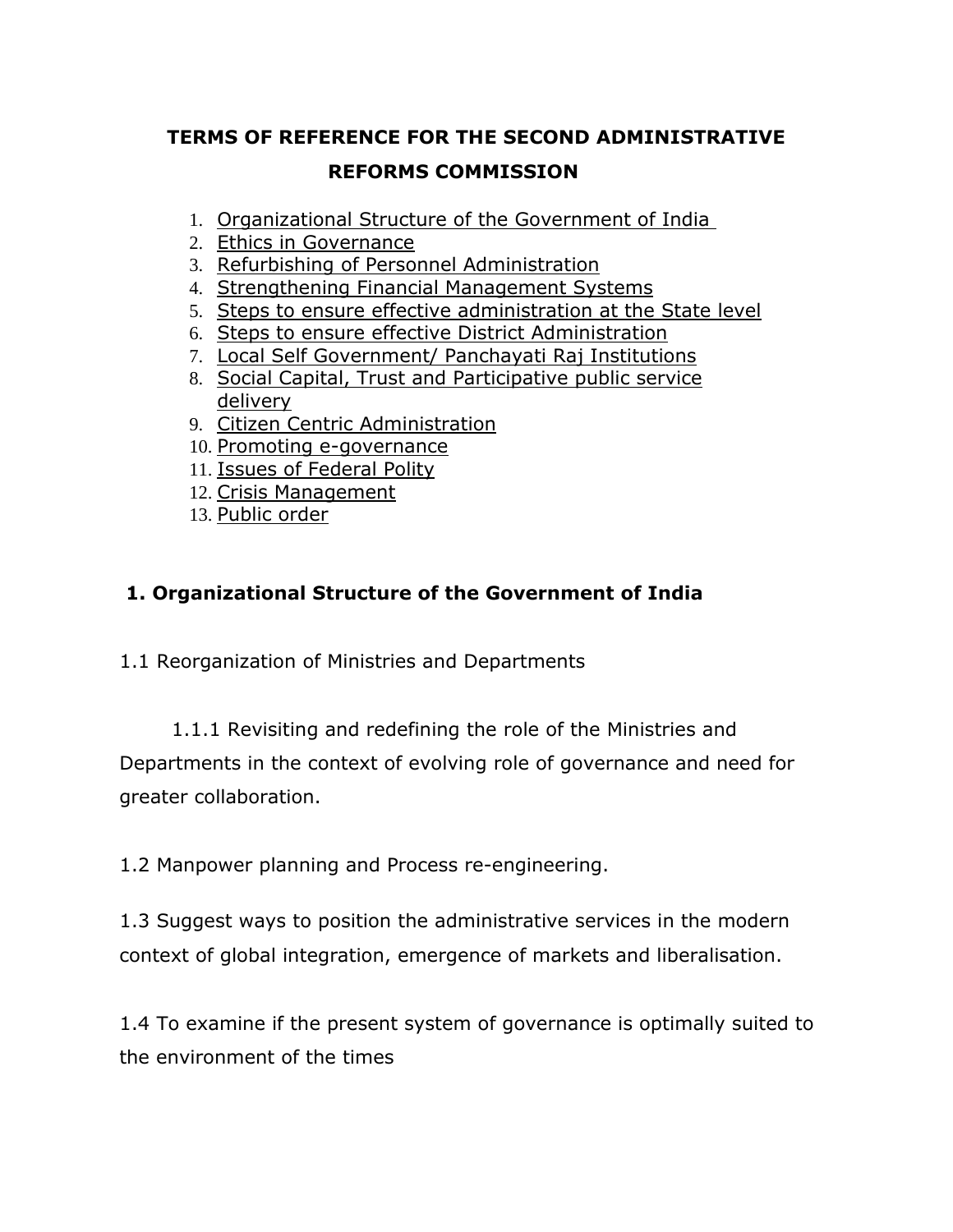1.4.1 To suggest a framework for possible areas where there is need for governmental regulation (regulators) and those where it should be reduced.

 1.4.2 To strengthen the framework for efficient, economical, sensitive, clean, objective and agile administrative machinery.

### **2. Ethics in Governance**

2.1 Vigilance and Corruption:

 2.1.1 Strengthening pro-active vigilance to eliminate corruption and harassment to honest civil servants including, wherever necessary, limiting executive discretion.

 2.1.2 Addressing systemic deficiencies manifesting in reluctance to punish the corrupt.

 2.1.3(a) Identify procedures, rules and regulations and factors which lead to corruption (b) suggest measures to combat corruption and arbitrary decision making, and (c) suggest a framework for their periodical review in consultation with the stakeholders.

2.2 Relationship between Political Executive and Permanent Civil Service:

 2.2.1 To suggest improvements in the institutional arrangements for smooth, efficient and harmonious relationship between civil service and the political executive.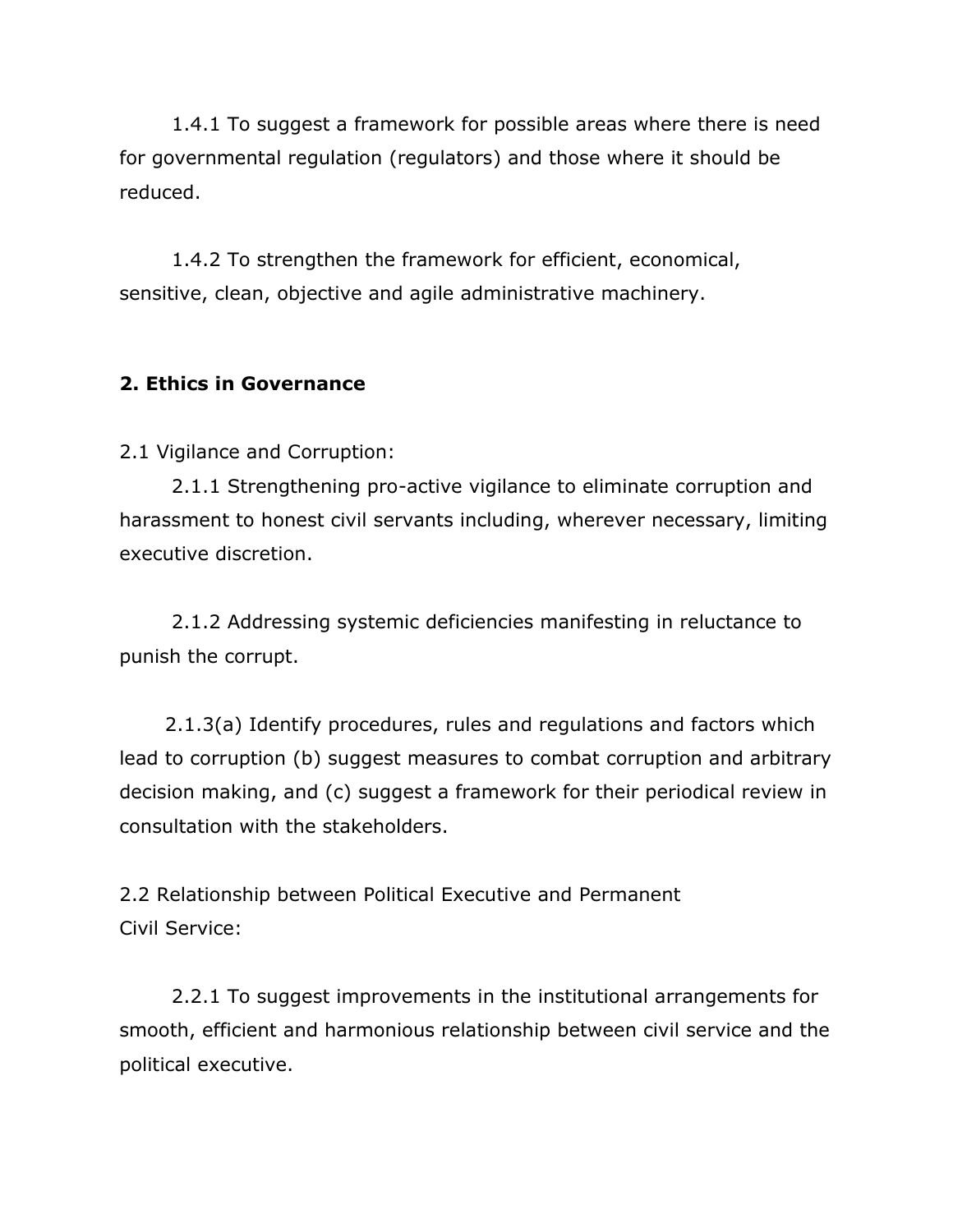2.3 Code of Conduct for different organs of Government.

2.3.1 Political Executive, Civil Services, etc.

## **3. Refurbishing of Personnel Administration**

3.1 Review the policy relating to, and all methods of recruitment, training and placement and suggest changes, if required.

3.2. Provide guidelines for enhancing performance of civil servants and its appraisal.

3.3. Improved methods of cadre management focussing on career progression, motivation and productivity enhancement.

3.4 Strategies for up-gradation of skills and competencies of civil servants and administrative cadres and appropriate interventions for capacity building.

3.5 Linking of performance of Civil Servants and Government personnel to social and economic objectives and outcomes.

## **4. Strengthening Financial Management Systems**

4.1 Capacity building in financial management systems at all levels of Governance, to ensure smooth flow of funds for programmes/ projects, proper maintenance of accounts and timely furnishing of necessary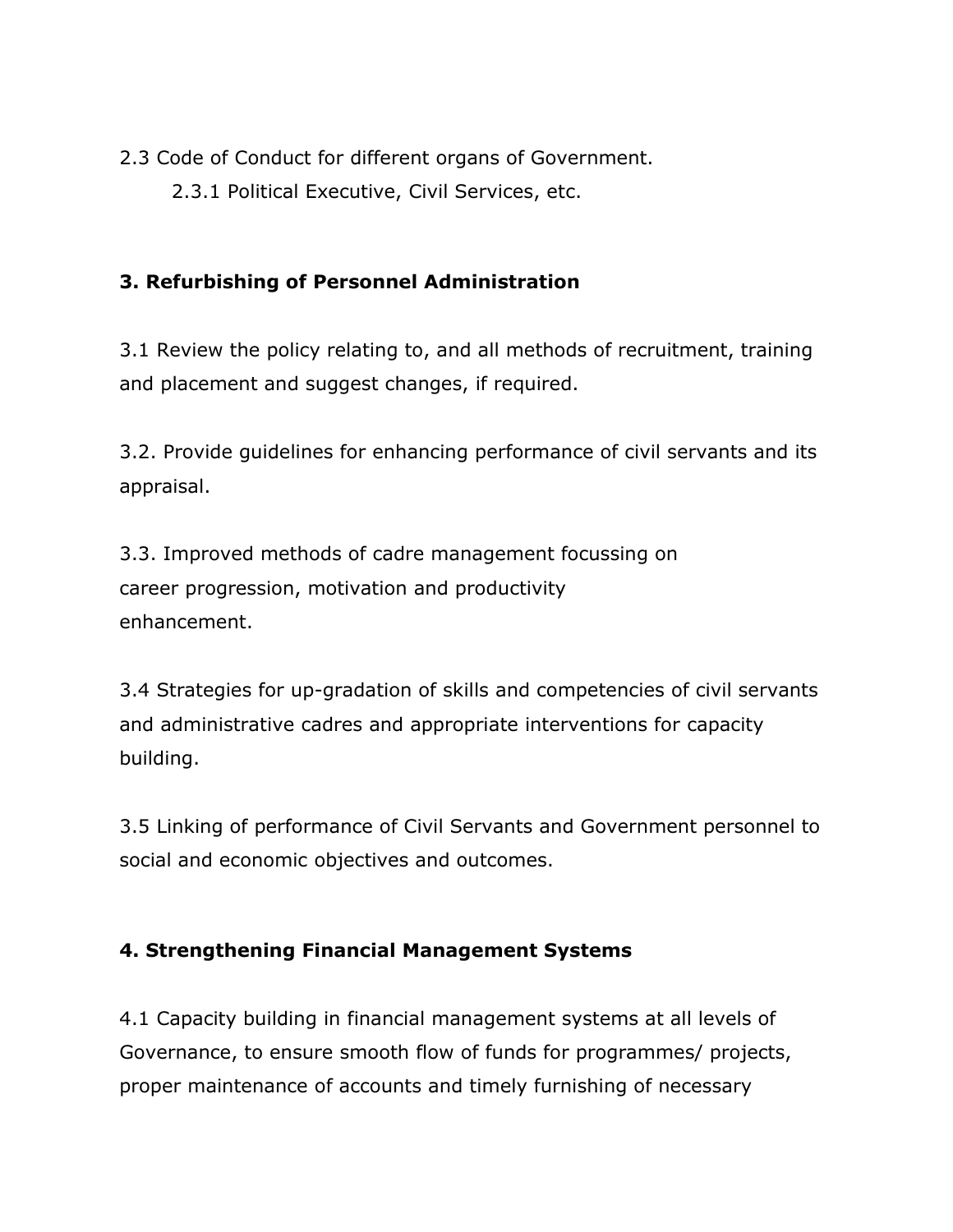information/ documents for this purpose.

4.2 Strengthening of internal audit systems, to ensure proper utilisation of funds for the purposes/outcomes for which they have been provided, and checking that unit cost of delivery/outcome is as per benchmark developed for this purpose.

4.3 An institutionalised method of external audit and assessment of the delivery and impact of programmes.

### **5. Steps to ensure effective administration at the State level**

5.1 To encourage and promote appropriate changes in State Administration in the governance of the States to achieve envisaged outcomes.

5.1.1 Changes required in the State administration to achieve the objectives.

#### **6. Steps to ensure effective District Administration**

6.1 Progressive modernization and transformation of district administration in form and content keeping in mind the centrality thereof in regulating, facilitating and delivering services at the grass-root level.

6.2 Bringing about systemic changes to infuse and sustain vibrancy and responsiveness.

6.3 Streamlining and fine-tuning a comprehensive and accessible public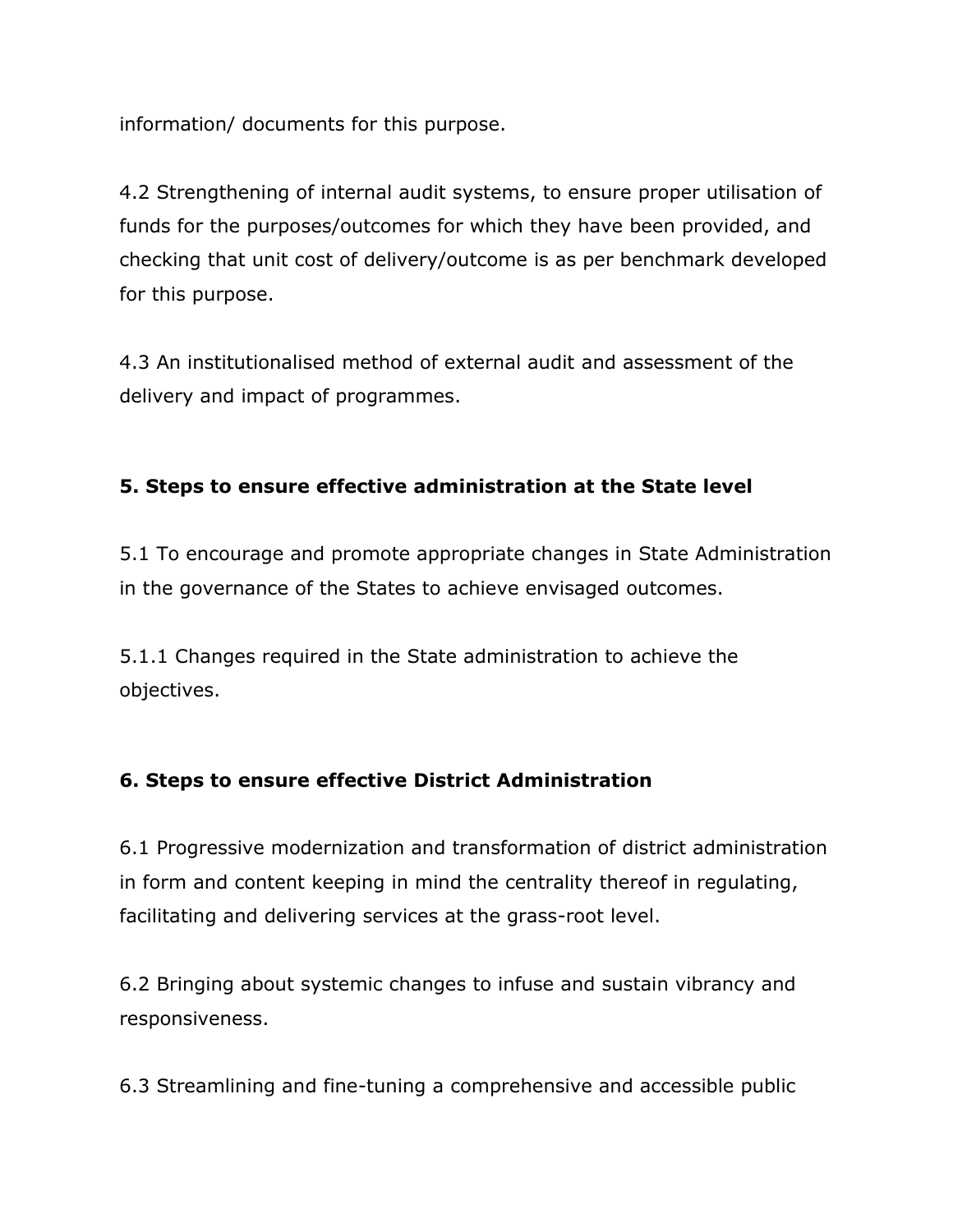grievance handling and redress mechanism.

6.4 Greater devolution and delegation of functions and resources to the local levels.

6.5 Examine the coordinating and leadership role of the District Officer in developmental activities and enlisting peoples' participation therein.

## **7. Local Self Government/ Panchayati Raj Institutions**

7.1 Improving delivery mechanism of public utilities and civic services with greater citizens' and stakeholders' involvement in such processes

7.1.1 Utilities like water, power, health and sanitation, education etc.

7.2 Empowerment of local self-government institutions for encouraging participative governance and networking.

7.3 To encourage capacity building and training interventions for better performance of local bodies.

### **8. Social Capital, Trust and Participative public service delivery**

8.1 Ways of investing and promoting social capital at all levels of government as an instrument of enhancing governmental effectiveness.

8.2 Improve and strengthen the capability of the administration to proactively partner with local community, particularly in remote areas.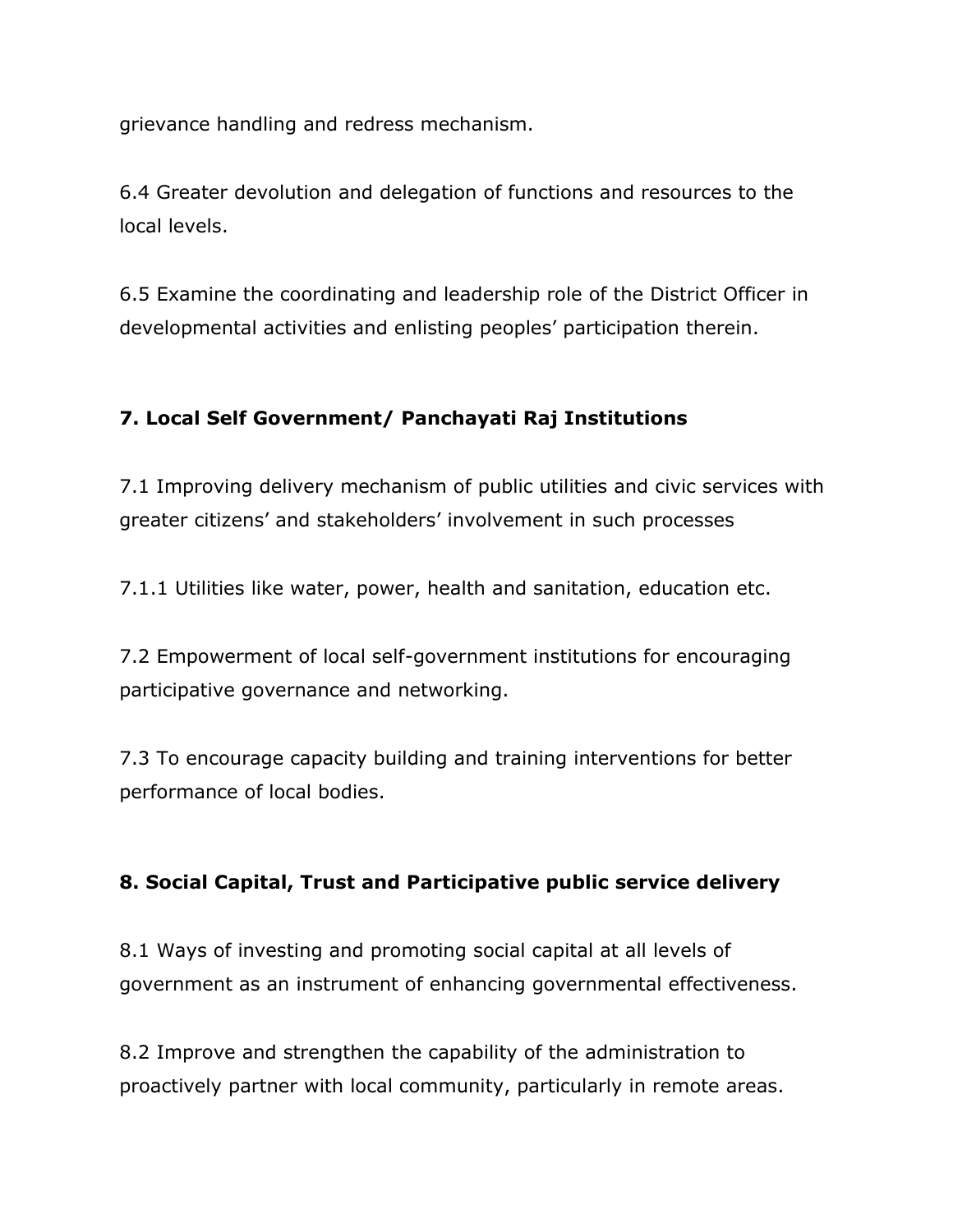8.3 Better synergy between the government and the Civil Society Institutions

8.3.1 Increase the people-centric ness of the administrative approaches.

8.4 Ensuring greater involvement of people's representatives and community at large in the conceptualization and execution of programmes.

## **9. Citizen Centric Administration**

9.1 Accountable and Transparent Government

9.1.1 Issues of delegation, accountability and transparency

9.1.2 Move from Processes Accountability to Productivity Accountability and from Transactional to Transformative Governance.

9.1.3 Reduce delays and ensure promptness in delivery of services

9.2 Progressive Interventions to make administration more result oriented. These interventions, inter-alia, include:

9.2.1 Process Simplification

9.2.2 Target Group Consultations

9.2.3 Flexibility to implementing agencies customised to local needs.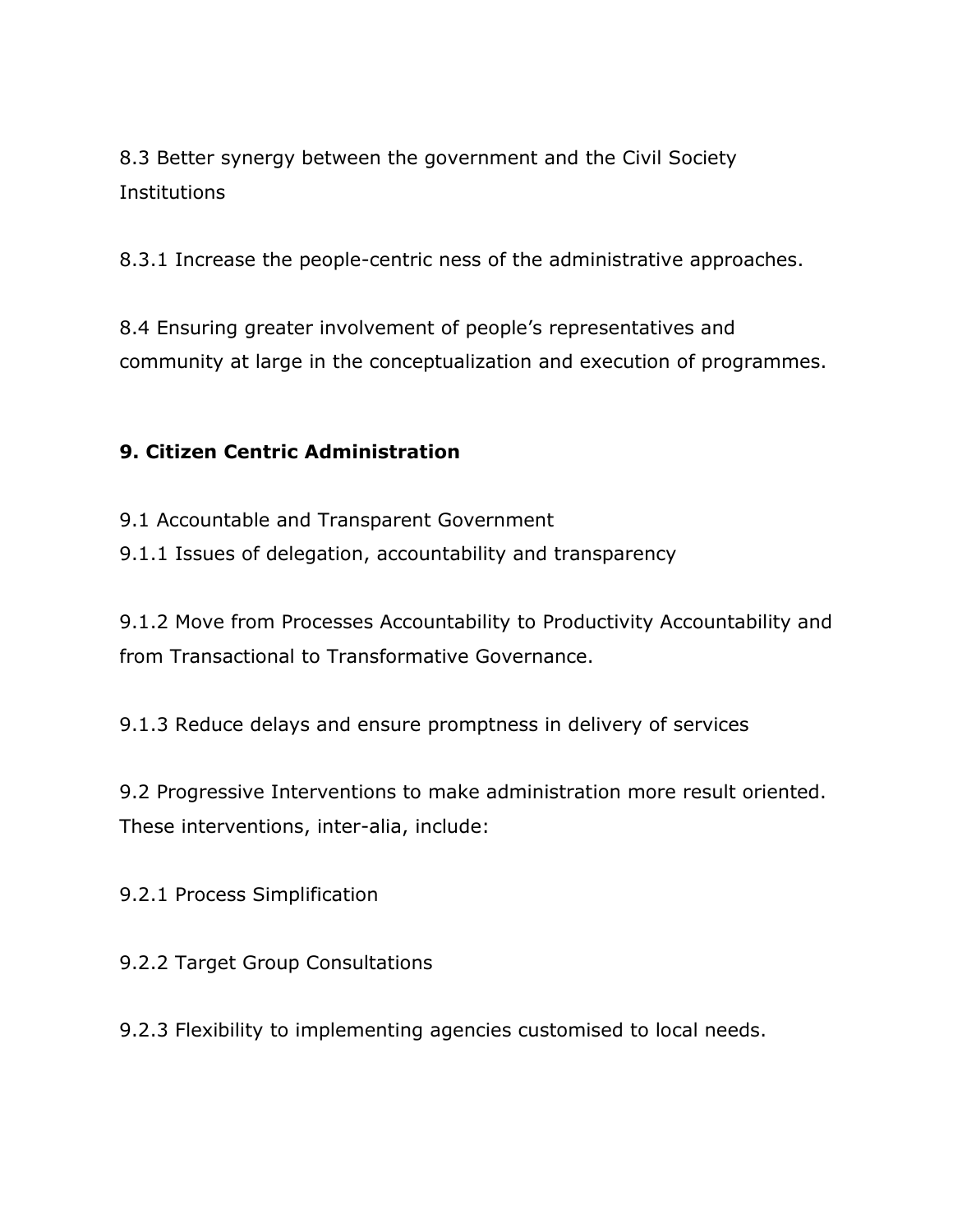9.3 Strengthening Citizen Centric decision making.

9.3.1 To further empower the citizen through Citizens' Charter etc.

9.4 To facilitate accessibility of user groups to decision-making processes. The operational details, inter alia, may include:

9.4.1 Setting up of Information Facilitation and Solution Centres.

9.4.2 Augmenting facilities for submission and redress of grievances and providing replies thereto.

9.4.3 Setting up consultative mechanism for receiving suggestions

9.5 Freedom of Information

9.5.1 To review the confidentiality classification of government documents specially with reference to the Officials Secrets Act.

9.5.2 To encourage transparency and access to non-classified data.

9.5.3 Disclosure of information and transparency as a supplement to the Right to Information of the citizens.

## **10. Promoting e-governance**

10.1 To reduce red-tape, delay and inconveniences through technology interventions including the use of modern tools, techniques and instruments of e-governance.